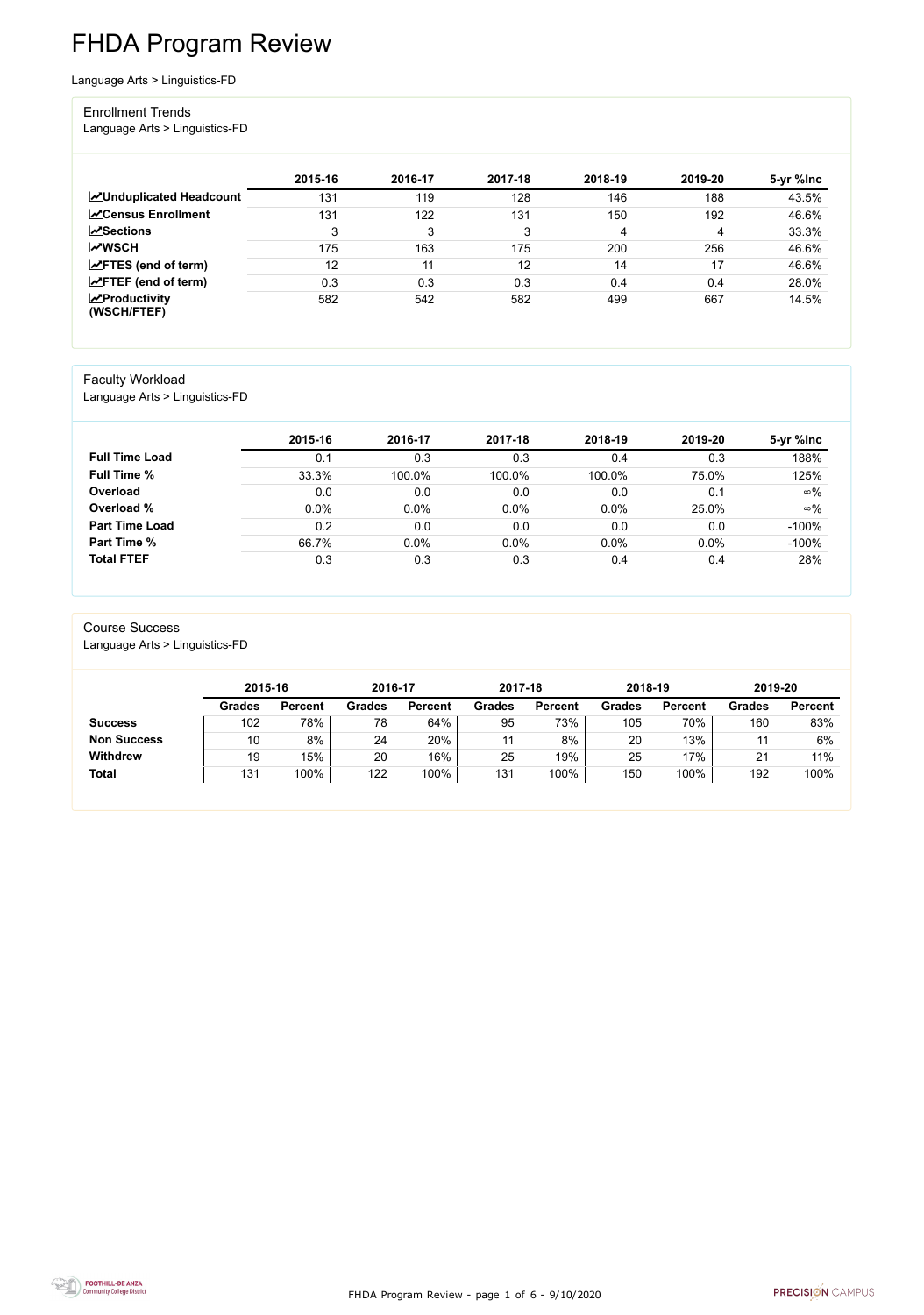FHDA Program Review - page 2 of 6 - 9/10/2020



### Course Success for African American, Latinx, and Filipinx Students

### Course Success for Asian, Native American, Pacific Islander, White, and Decline to State Students

|                    | 2015-16       |                | 2016-17       |                | 2017-18       |                | 2018-19       |                | 2019-20       |                |
|--------------------|---------------|----------------|---------------|----------------|---------------|----------------|---------------|----------------|---------------|----------------|
|                    | <b>Grades</b> | <b>Percent</b> | <b>Grades</b> | <b>Percent</b> | <b>Grades</b> | <b>Percent</b> | <b>Grades</b> | <b>Percent</b> | <b>Grades</b> | <b>Percent</b> |
| <b>Success</b>     | 21            | 64%            | 22            | 59%            | 16            | 57%            | 19            | 59%            | 32            | 80%            |
| <b>Non Success</b> |               | 18%            | 6             | 16%            |               | 14%            |               | 19%            |               | 8%             |
| <b>Withdrew</b>    |               | 18%            | 9             | 24%            |               | 29%            |               | 22%            | ხ             | 13%            |
| <b>Total</b>       | 33            | 100%           | 37            | 100%           | 28            | 100%           | 32            | 100%           | 40            | 100%           |

|                    | 2015-16       |                | 2016-17       |                | 2017-18       |                | 2018-19       |                | 2019-20       |                |
|--------------------|---------------|----------------|---------------|----------------|---------------|----------------|---------------|----------------|---------------|----------------|
|                    | <b>Grades</b> | <b>Percent</b> | <b>Grades</b> | <b>Percent</b> | <b>Grades</b> | <b>Percent</b> | <b>Grades</b> | <b>Percent</b> | <b>Grades</b> | <b>Percent</b> |
| <b>Success</b>     | 81            | 83%            | 56            | 66%            | 79            | 77%            | 86            | 73%            | 128           | 84%            |
| <b>Non Success</b> |               | 4%             | 18            | 21%            |               | 7%             | 14            | 12%            | 8             | 5%             |
| <b>Withdrew</b>    | 13            | 13%            | 11            | 13%            | 17            | 17%            | 18            | 15%            | 16            | 11%            |
| <b>Total</b>       | 98            | 100%           | 85            | 100%           | 103           | 100%           | 118           | 100%           | 152           | 100%           |
|                    |               |                |               |                |               |                |               |                |               |                |

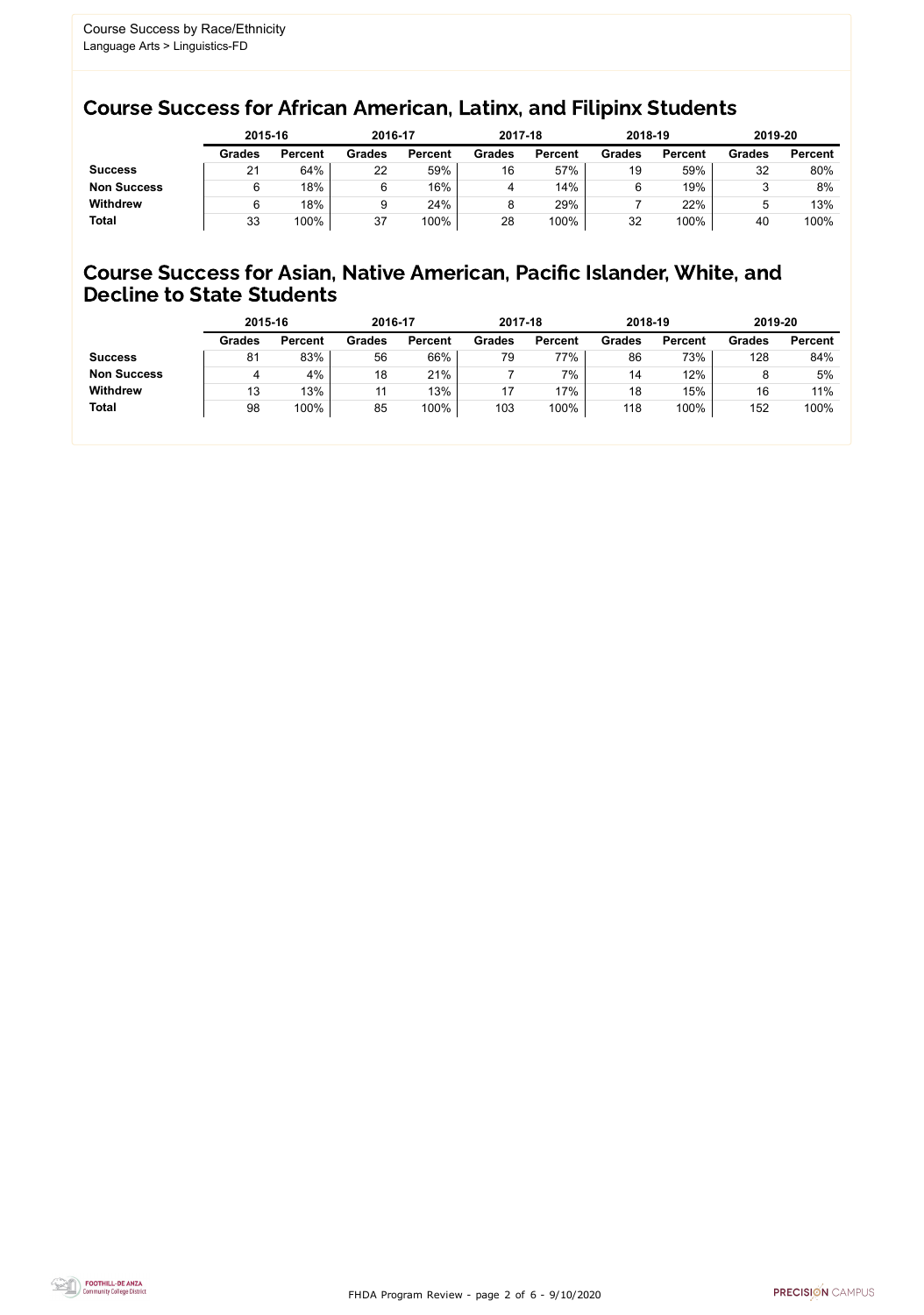

Some courses may continue to be listed but no longer have data due to renumbering or because the course was not offered in the past five years.



### by Gender

|                     |     | 2015-16        |     | 2016-17        |     | 2017-18        | 2018-19 |                | 2019-20 |                |
|---------------------|-----|----------------|-----|----------------|-----|----------------|---------|----------------|---------|----------------|
|                     | Enr | <b>Percent</b> | Enr | <b>Percent</b> | Enr | <b>Percent</b> | Enr     | <b>Percent</b> | Enr     | <b>Percent</b> |
| Female              | 74  | 56%            |     | 58%            | 73  | 56%            | 85      | 57%            | 104     | 54%            |
| <b>Male</b>         | 56  | 43%            | 50  | 41%            | 58  | 44%            | 62      | 41%            | 84      | 44%            |
| <b>Not Reported</b> |     | $1\%$          |     | $1\%$          |     | $0\%$          |         | 2%             |         | 2%             |
| <b>Total</b>        | 131 | 100%           | 122 | 100%           | 131 | 100%           | 150     | 100%           | 192     | 100%           |

### by Ethnicity

|                         |                | 2015-16        |                | 2016-17        |             | 2017-18        |                | 2018-19        |     | 2019-20        |
|-------------------------|----------------|----------------|----------------|----------------|-------------|----------------|----------------|----------------|-----|----------------|
|                         | Enr            | <b>Percent</b> | Enr            | <b>Percent</b> | Enr         | <b>Percent</b> | Enr            | <b>Percent</b> | Enr | <b>Percent</b> |
| <b>African American</b> | 4              | 3%             | 3              | 2%             |             | 5%             | 3              | 2%             | 3   | 2%             |
| <b>Asian</b>            | 75             | 57%            | 56             | 46%            | 75          | 57%            | 86             | 57%            | 105 | 55%            |
| <b>Filipinx</b>         | 10             | 8%             | 8              | 7%             | 11          | 8%             | 8              | 5%             | 14  | $7\%$          |
| Latinx                  | 19             | 15%            | 26             | 21%            | 10          | 8%             | 21             | 14%            | 23  | 12%            |
| <b>Native American</b>  |                | $1\%$          |                | $1\%$          | 4           | 3%             | 0              | $0\%$          |     | $1\%$          |
| <b>Pacific Islander</b> | $\overline{2}$ | 2%             |                | 0%             | $\mathbf 0$ | $0\%$          | $\overline{2}$ | 1%             | 3   | 2%             |
| <b>White</b>            | 16             | 12%            | 26             | 21%            | 24          | 18%            | 26             | 17%            | 39  | 20%            |
| <b>Decline to State</b> | 4              | 3%             | $\overline{2}$ | 2%             | $\mathbf 0$ | $0\%$          | 4              | 3%             | 4   | 2%             |
| <b>Total</b>            | 131            | 100%           | 122            | 100%           | 131         | 100%           | 150            | 100%           | 192 | 100%           |

### by Age

|              | 2015-16 |                |     | 2016-17        |     | 2017-18        | 2018-19 |                | 2019-20 |                |
|--------------|---------|----------------|-----|----------------|-----|----------------|---------|----------------|---------|----------------|
|              | Enr     | <b>Percent</b> | Enr | <b>Percent</b> | Enr | <b>Percent</b> | Enr     | <b>Percent</b> | Enr     | <b>Percent</b> |
| 19 or less   | 26      | 20%            | 30  | 25%            | 25  | 19%            | 39      | 26%            | 56      | 29%            |
| $20 - 24$    | 89      | 68%            | 76  | 62%            | 85  | 65%            | 82      | 55%            | 106     | 55%            |
| 25-39        | 10      | 8%             | 12  | 10%            | 16  | 12%            | 27      | 18%            | 27      | 14%            |
| $40 +$       | 6       | 5%             | 4   | 3%             | Ⴆ   | 4%             | ⌒       | $1\%$          |         | 2%             |
| <b>Total</b> | 131     | 100%           | 122 | 100%           | 131 | 100%           | 150     | 100%           | 192     | 100%           |

# by Education Level

|                           | 2015-16 |                |     | 2016-17        |     | 2017-18        |     | 2018-19        | 2019-20 |                |
|---------------------------|---------|----------------|-----|----------------|-----|----------------|-----|----------------|---------|----------------|
|                           | Enr     | <b>Percent</b> | Enr | <b>Percent</b> | Enr | <b>Percent</b> | Enr | <b>Percent</b> | Enr     | <b>Percent</b> |
| <b>Bachelor or higher</b> | 3       | 2%             |     | $1\%$          | 5   | 4%             |     | 5%             |         | 4%             |
| <b>Associate</b>          | 5       | 4%             |     | $1\%$          |     | 1%             |     | 3%             |         | 2%             |
| <b>HS/Equivalent</b>      | 107     | 82%            | 112 | 92%            | 116 | 89%            | 128 | 85%            | 163     | 85%            |
| <b>All Other</b>          | 16      | 12%            | 8   | 7%             | 9   | 7%             | 10  | 7%             | 18      | 9%             |
| <b>Total</b>              | 131     | 100%           | 122 | 100%           | 131 | 100%           | 150 | 100%           | 192     | 100%           |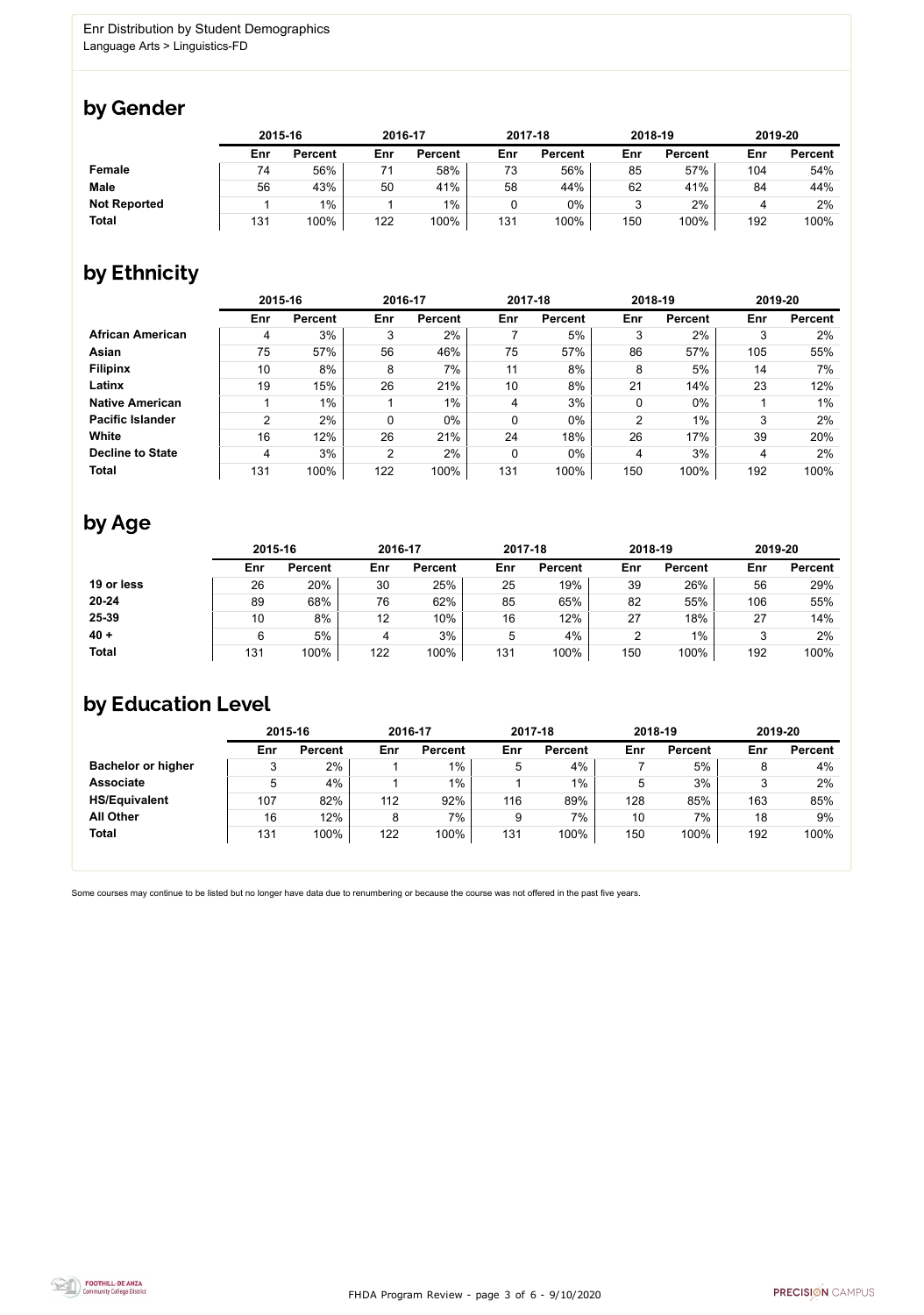FHDA Program Review - page 4 of 6 - 9/10/2020



#### Success Rates by Gender Language Arts > Linguistics-FD

|                     | 2019-20       |                                      |               |                |               |                 |               |                |  |  |  |  |  |
|---------------------|---------------|--------------------------------------|---------------|----------------|---------------|-----------------|---------------|----------------|--|--|--|--|--|
|                     |               | <b>Non Success</b><br><b>Success</b> |               |                |               | <b>Withdrew</b> | <b>Total</b>  |                |  |  |  |  |  |
|                     | <b>Grades</b> | <b>Percent</b>                       | <b>Grades</b> | <b>Percent</b> | <b>Grades</b> | <b>Percent</b>  | <b>Grades</b> | <b>Percent</b> |  |  |  |  |  |
| <b>Female</b>       | 90            | 87%                                  | 6             | 6%             | 8             | 8%              | 104           | 100%           |  |  |  |  |  |
| <b>Male</b>         | 67            | 80%                                  | ხ             | 6%             | 12            | 14%             | 84            | 100%           |  |  |  |  |  |
| <b>Not Reported</b> |               | 75%                                  |               | 0%             |               | 25%             |               | 100%           |  |  |  |  |  |
| All                 | 160           | 83%                                  | 11            | 6%             | 21            | 11%             | 192           | 100%           |  |  |  |  |  |

|                     |               | 2018-19                              |               |                |               |                 |               |                |  |  |  |  |  |  |
|---------------------|---------------|--------------------------------------|---------------|----------------|---------------|-----------------|---------------|----------------|--|--|--|--|--|--|
|                     |               | <b>Non Success</b><br><b>Success</b> |               |                |               | <b>Withdrew</b> | <b>Total</b>  |                |  |  |  |  |  |  |
|                     | <b>Grades</b> | <b>Percent</b>                       | <b>Grades</b> | <b>Percent</b> | <b>Grades</b> | <b>Percent</b>  | <b>Grades</b> | <b>Percent</b> |  |  |  |  |  |  |
| <b>Female</b>       | 60            | 71%                                  | 9             | 11%            | 16            | 19%             | 85            | 100%           |  |  |  |  |  |  |
| <b>Male</b>         | 43            | 69%                                  | 11            | 18%            | 8             | 13%             | 62            | 100%           |  |  |  |  |  |  |
| <b>Not Reported</b> |               | 67%                                  |               | 0%             |               | 33%             | Я             | 100%           |  |  |  |  |  |  |
| All                 | 105           | 70%                                  | 20            | 13%            | 25            | 17%             | 150           | 100%           |  |  |  |  |  |  |

|                     |               | 2017-18                                                                 |               |                |               |                |               |                |  |  |  |  |  |  |
|---------------------|---------------|-------------------------------------------------------------------------|---------------|----------------|---------------|----------------|---------------|----------------|--|--|--|--|--|--|
|                     |               | <b>Withdrew</b><br><b>Total</b><br><b>Non Success</b><br><b>Success</b> |               |                |               |                |               |                |  |  |  |  |  |  |
|                     | <b>Grades</b> | <b>Percent</b>                                                          | <b>Grades</b> | <b>Percent</b> | <b>Grades</b> | <b>Percent</b> | <b>Grades</b> | <b>Percent</b> |  |  |  |  |  |  |
| <b>Female</b>       | 53            | 73%                                                                     |               | $10\%$         | 13            | 18%            | 73            | 100%           |  |  |  |  |  |  |
| <b>Male</b>         | 42            | 72%                                                                     |               | 7%             | 12            | 21%            | 58            | 100%           |  |  |  |  |  |  |
| <b>Not Reported</b> |               | N/A                                                                     |               | N/A            |               | N/A            |               | 100%           |  |  |  |  |  |  |
| All                 | 95            | 73%                                                                     | 11            | 8%             | 25            | 19%            | 131           | 100%           |  |  |  |  |  |  |

|                     |               | 2016-17                                                 |               |                |               |                |               |                |  |  |
|---------------------|---------------|---------------------------------------------------------|---------------|----------------|---------------|----------------|---------------|----------------|--|--|
|                     |               | <b>Withdrew</b><br><b>Non Success</b><br><b>Success</b> |               |                |               |                |               |                |  |  |
|                     | <b>Grades</b> | <b>Percent</b>                                          | <b>Grades</b> | <b>Percent</b> | <b>Grades</b> | <b>Percent</b> | <b>Grades</b> | <b>Percent</b> |  |  |
| Female              | 47            | 66%                                                     | 15            | 21%            | 9             | 13%            | 71            | 100%           |  |  |
| <b>Male</b>         | 31            | 62%                                                     | 9             | 18%            | 10            | 20%            | 50            | 100%           |  |  |
| <b>Not Reported</b> | 0             | $0\%$                                                   |               | $0\%$          |               | 100%           |               | 100%           |  |  |
| All                 | 78            | 64%                                                     | 24            | 20%            | 20            | 16%            | 122           | 100%           |  |  |

|                     |               | 2015-16                                                 |               |                |               |                |               |                |  |  |
|---------------------|---------------|---------------------------------------------------------|---------------|----------------|---------------|----------------|---------------|----------------|--|--|
|                     |               | <b>Withdrew</b><br><b>Non Success</b><br><b>Success</b> |               |                |               |                |               |                |  |  |
|                     | <b>Grades</b> | <b>Percent</b>                                          | <b>Grades</b> | <b>Percent</b> | <b>Grades</b> | <b>Percent</b> | <b>Grades</b> | <b>Percent</b> |  |  |
| <b>Female</b>       | 59            | 80%                                                     | 6             | 8%             | 9             | 12%            | 74            | 100%           |  |  |
| <b>Male</b>         | 42            | 75%                                                     | 4             | 7%             | 10            | 18%            | 56            | 100%           |  |  |
| <b>Not Reported</b> |               | 100%                                                    | 0             | 0%             |               | $0\%$          |               | 100%           |  |  |
| All                 | 102           | 78%                                                     | 10            | 8%             | 19            | 15%            | 131           | 100%           |  |  |

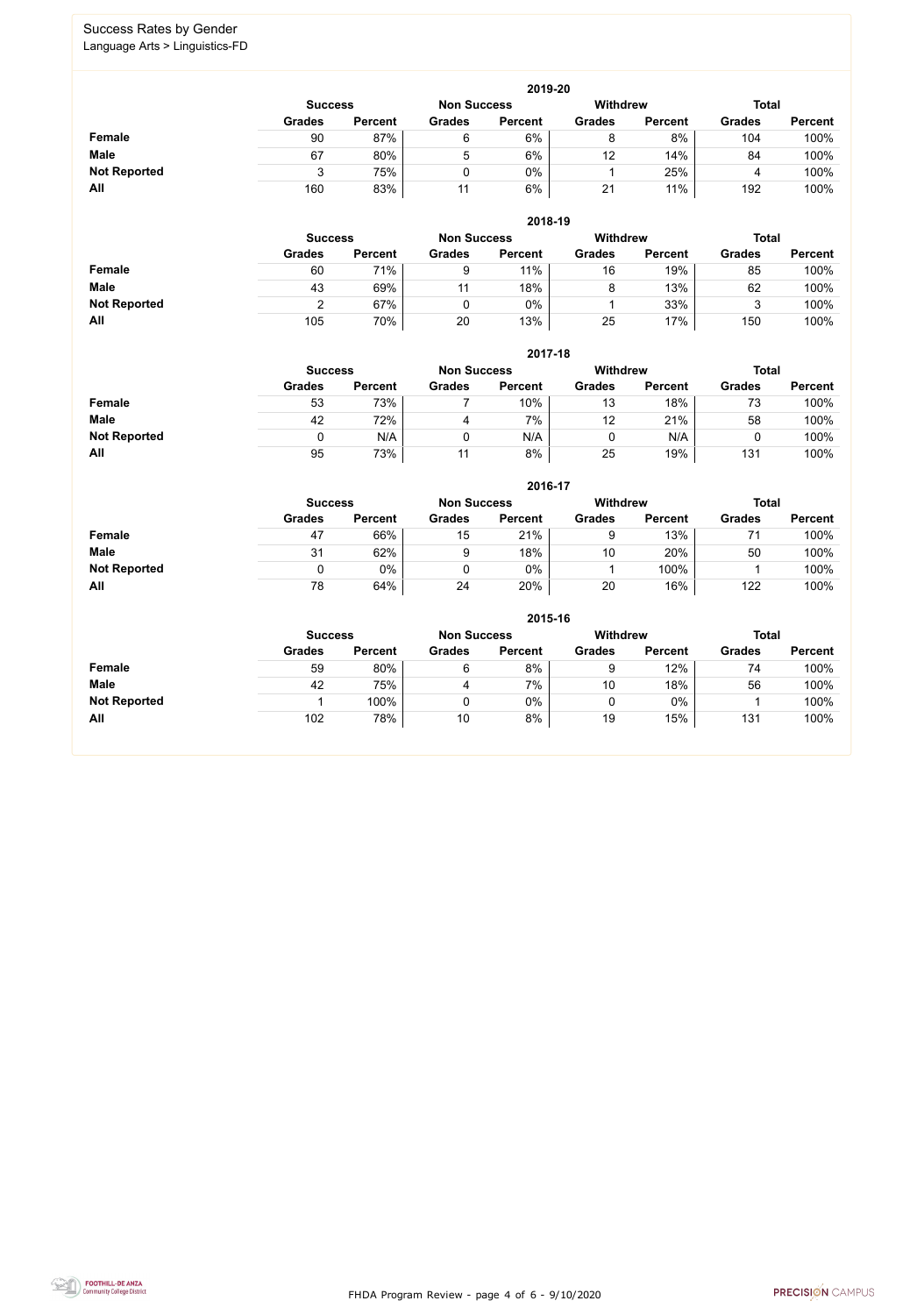FHDA Program Review - page 5 of 6 - 9/10/2020



#### Success Rates by Age Language Arts > Linguistics-FD

|            |                |                |                                       | 2019-20        |               |                |               |                |
|------------|----------------|----------------|---------------------------------------|----------------|---------------|----------------|---------------|----------------|
|            | <b>Success</b> |                | <b>Withdrew</b><br><b>Non Success</b> |                |               | <b>Total</b>   |               |                |
|            | <b>Grades</b>  | <b>Percent</b> | <b>Grades</b>                         | <b>Percent</b> | <b>Grades</b> | <b>Percent</b> | <b>Grades</b> | <b>Percent</b> |
| 19 or less | 50             | 89%            | ⌒                                     | 4%             | 4             | 7%             | 56            | 100%           |
| $20 - 24$  | 92             | 87%            | 6                                     | 6%             | 8             | 8%             | 106           | 100%           |
| 25-39      | 16             | 59%            | 3                                     | 11%            | 8             | 30%            | 27            | 100%           |
| $40 +$     | ◠              | 67%            |                                       | 0%             |               | 33%            | 3             | 100%           |
| All        | 160            | 83%            | 11                                    | 6%             | 21            | 11%            | 192           | 100%           |

|            |                                      |                |               | 2018-19         |               |                |               |                |
|------------|--------------------------------------|----------------|---------------|-----------------|---------------|----------------|---------------|----------------|
|            | <b>Non Success</b><br><b>Success</b> |                |               | <b>Withdrew</b> |               | <b>Total</b>   |               |                |
|            | <b>Grades</b>                        | <b>Percent</b> | <b>Grades</b> | <b>Percent</b>  | <b>Grades</b> | <b>Percent</b> | <b>Grades</b> | <b>Percent</b> |
| 19 or less | 34                                   | 87%            |               | 3%              | 4             | 10%            | 39            | 100%           |
| $20 - 24$  | 55                                   | 67%            | 16            | 20%             | 11            | 13%            | 82            | 100%           |
| 25-39      | 14                                   | 52%            | 3             | 11%             | 10            | 37%            | 27            | 100%           |
| $40 +$     | າ                                    | 100%           |               | 0%              | 0             | $0\%$          | ◠<br>▵        | 100%           |
| All        | 105                                  | 70%            | 20            | 13%             | 25            | 17%            | 150           | 100%           |

**2017-18**



|               |                |                |                |                    | <b>Total</b>   |                 |                |
|---------------|----------------|----------------|----------------|--------------------|----------------|-----------------|----------------|
| <b>Grades</b> | <b>Percent</b> | <b>Grades</b>  | <b>Percent</b> | <b>Grades</b>      | <b>Percent</b> | <b>Grades</b>   | <b>Percent</b> |
| 18            | 72%            |                | 12%            | 4                  | 16%            | 25              | 100%           |
| 67            | 79%            |                | 8%             |                    | 13%            | 85              | 100%           |
|               | 50%            |                | 6%             |                    | 44%            | 16              | 100%           |
|               | 40%            |                | $0\%$          |                    | 60%            | Ⴆ               | 100%           |
| 95            | 73%            | 11             | 8%             | 25                 | 19%            | 131             | 100%           |
|               |                | <b>Success</b> |                | <b>Non Success</b> | 2017-18        | <b>Withdrew</b> |                |

|            |                                      |                |               | 2016-17        |                 |                |               |                |  |
|------------|--------------------------------------|----------------|---------------|----------------|-----------------|----------------|---------------|----------------|--|
|            | <b>Non Success</b><br><b>Success</b> |                |               |                | <b>Withdrew</b> |                | <b>Total</b>  |                |  |
|            | <b>Grades</b>                        | <b>Percent</b> | <b>Grades</b> | <b>Percent</b> | <b>Grades</b>   | <b>Percent</b> | <b>Grades</b> | <b>Percent</b> |  |
| 19 or less | 22                                   | 73%            | 6             | 20%            |                 | 7%             | 30            | 100%           |  |
| $20 - 24$  | 49                                   | 64%            | 14            | 18%            | 13              | 17%            | 76            | 100%           |  |
| 25-39      | $\mathbf b$                          | 42%            | 4             | 33%            | 3               | 25%            | 12            | 100%           |  |
| $40 +$     | ົ                                    | 50%            |               | $0\%$          | າ               | 50%            | 4             | 100%           |  |
| All        | 78                                   | 64%            | 24            | 20%            | 20              | 16%            | 122           | 100%           |  |

|            |                                      |                |               | 2015-16        |                 |                |               |                |
|------------|--------------------------------------|----------------|---------------|----------------|-----------------|----------------|---------------|----------------|
|            | <b>Non Success</b><br><b>Success</b> |                |               |                | <b>Withdrew</b> |                | <b>Total</b>  |                |
|            | <b>Grades</b>                        | <b>Percent</b> | <b>Grades</b> | <b>Percent</b> | <b>Grades</b>   | <b>Percent</b> | <b>Grades</b> | <b>Percent</b> |
| 19 or less | 22                                   | 85%            | ົ             | 8%             | າ<br>∠          | 8%             | 26            | 100%           |
| 20-24      | 71                                   | 80%            | 4             | 4%             | 14              | 16%            | 89            | 100%           |
| 25-39      | 8                                    | 80%            |               | 10%            |                 | 10%            | 10            | 100%           |
| $40 +$     |                                      | 17%            | 3             | 50%            | າ               | 33%            | 6             | 100%           |
| <b>All</b> | 102                                  | 78%            | 10            | 8%             | 19              | 15%            | 131           | 100%           |